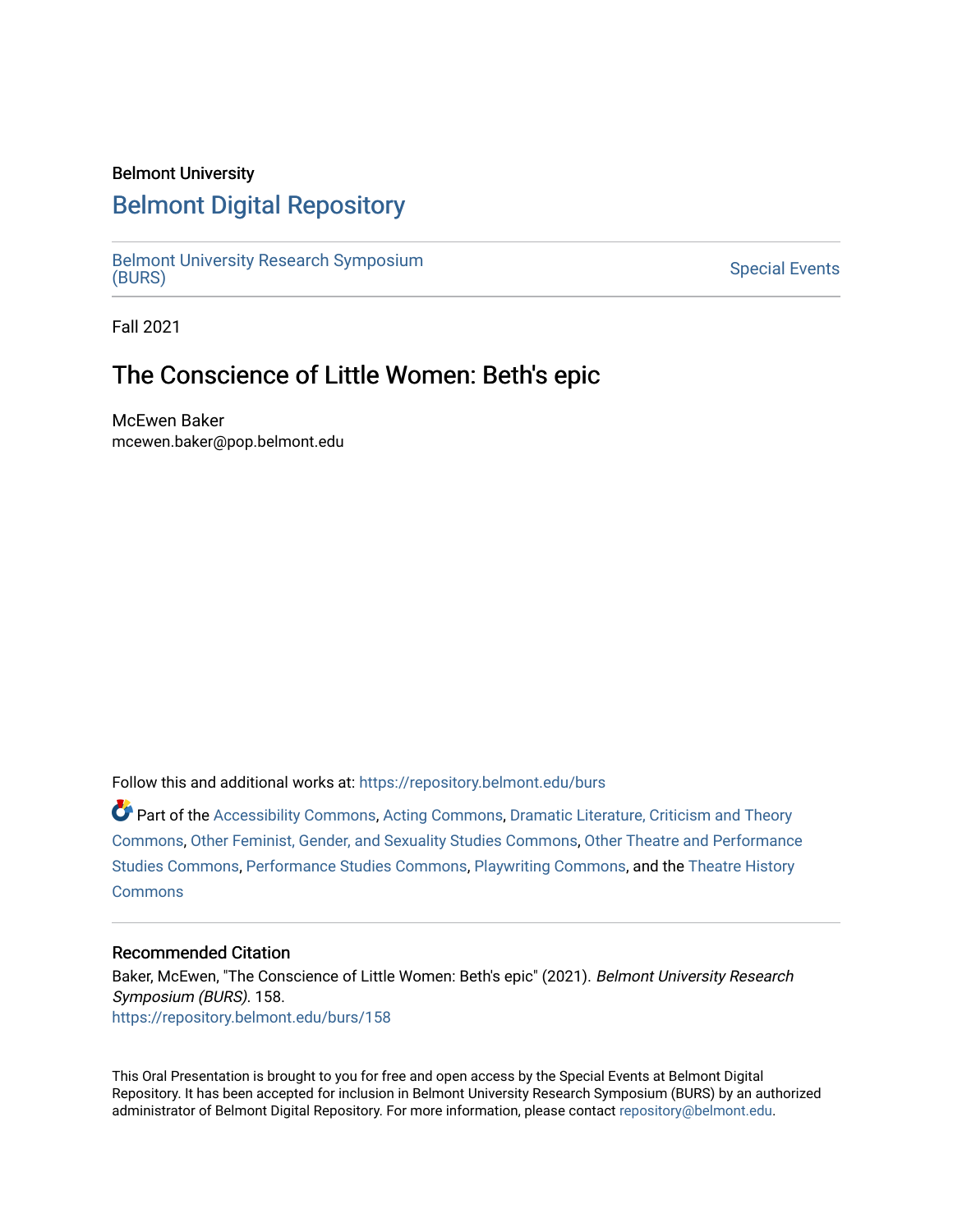### The Conscience of *Little Women*: Beth's Epic

From its conception to countless retellings, there is no debating Louisa May Alcott's *Little Women* as an American classic with relevance that has stood the test of time. In particular, Kate Hamill's stage adaptation of Alcott's novel continues this legacy by creating a contemporary feminist approach that defies gender norms and exclusivity in casting and actor approach. At the beginning of her play Hamill says her characters are, "A conscious explosion of those archetypes…They are not always perfectly likable - and that's particularly important for young women, the freedom not to be "likable" at all times" (Hamill 9). Although this note may first be taken to apply to the well-known character of Jo March and her clear external battles, it provided a guideline for my portrayal of the second youngest March sister, Beth. This is because Hamill dedicates her passion for storytelling to even the most historically meek and likeable of characters when most adaptations fail to fully explore the potential of the sister. As someone who struggles with chronic illness myself, playing a young character who has similar experiences in her youth opened my eyes to the way limitations caused by disease can influence the personality and needed breadth of a character. In this adaptation of Louisa May Alcott's famous novel, *Little Women*, Kate Hamill brings a new depth to Beth's role as the element that forces Jo to confront the reality of death as the ultimate truth of life and literature.

Beth is the third March child out of four and is often portrayed as the most reserved of her sisters. She is shy to a paralyzing extent, so she stays home for schooling where she seeks out other hobbies such as gardening and playing piano. In her character description, Hamill labels her as afraid and sweet as well as loving and empathetic, but also brave and capable of "seeing more than anyone realizes" (Hamill 6). In short, Beth is a young human being made up of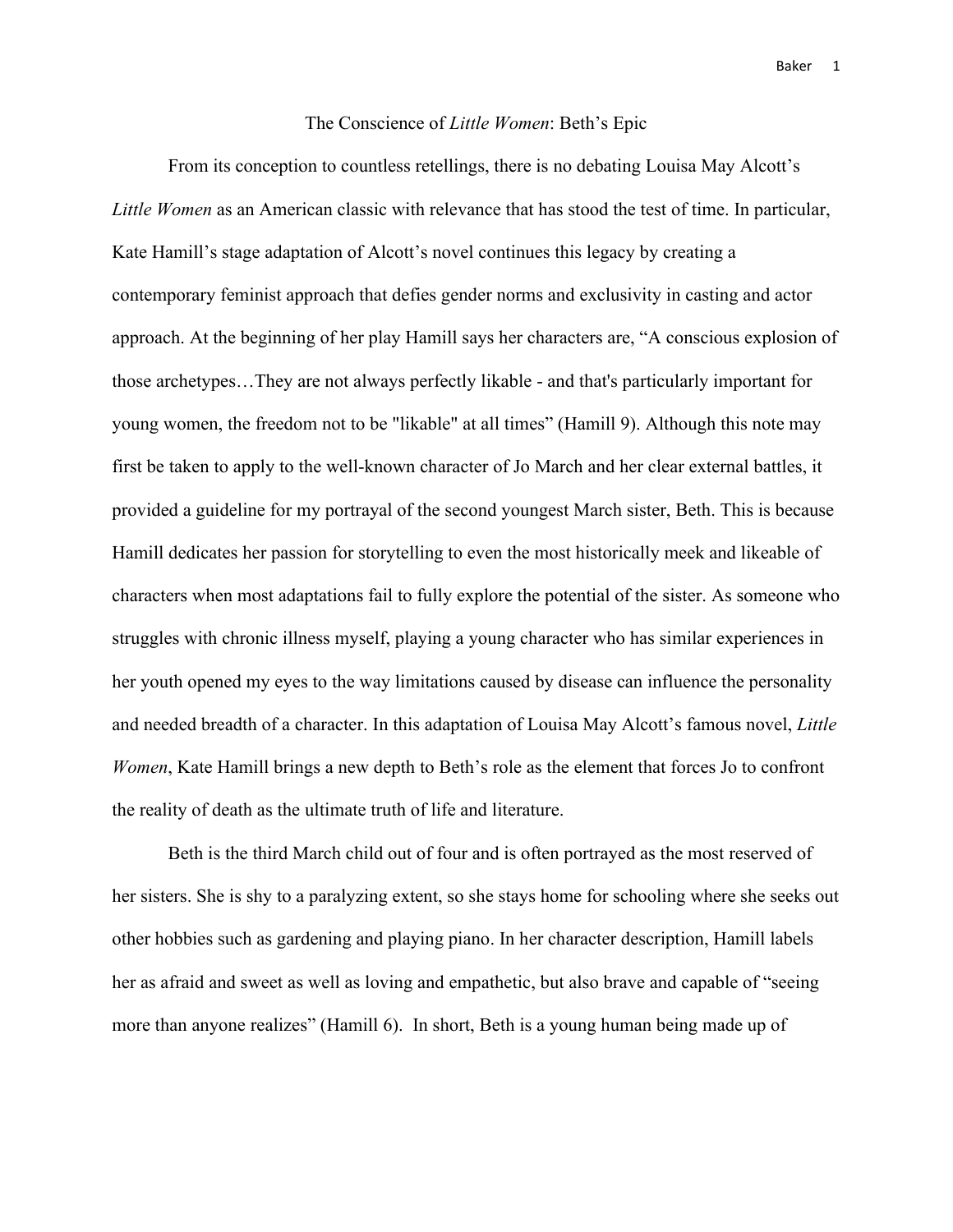complex and sometimes contradicting personality traits. Despite this, Beth is often overlooked as shy and subdued. So, how did this one-dimensional reputation come about?

The original character written by Alcott was based on her real-life sister, Elizabeth or "Lizzie." According to American author Carmen Maria Machado for *The Paris Review*, Lizzie fell ill with scarlet fever like Beth and although she recovered, her heart was weakened and she died at the young age of twenty-two (Machado). Although Alcott's literary portrayal of her sister is sweet and accepting of her shortened life, her real sister was not. Louisa May Alcott's biographer described Lizzie as, "A twenty-two-year-old whose disease had wasted her body so that she looked like a middle-aged woman, she lashed out at her family and her fate with an anger that she had never before expressed" (qtd. in Machado). It is understandable that Alcott would want to portray her sister in a pleasant light for her novel, but this created the foundation for the succession of Beths to come. In the very first chapter of *Little Women*, Beth's obliging character is swiftly established. In her analysis of the novel, Machado explains that when Louisa May Alcott is doling out archetypes to the siblings, Beth asks, "If Jo is a tomboy and Amy a goose, what am I, please?" Meg responds with, "You're a dear, and nothing else" (qtd. in Machado). The reader is immediately fed the idea that Beth is one dimensional by establishment of her stereotype and "nothing else" (qtd. in Machado). Machado explores this further discovering that "Alcott gives the tiniest bit of lip service to Beth's human qualities—that is to say, the normal difficulties that mark everyone—but they do not emerge on the page" (Machado). It seems that somewhere in the adapting of Lizzie's life to fit her novel, Alcott left out some key elements of her personality that allow her to feel as human in the book as she was in real life. She mentions this saying that Lizzie was, "A woman who lived and had thoughts and made art and was snarky and strange and funny and kind and suffered tremendously and died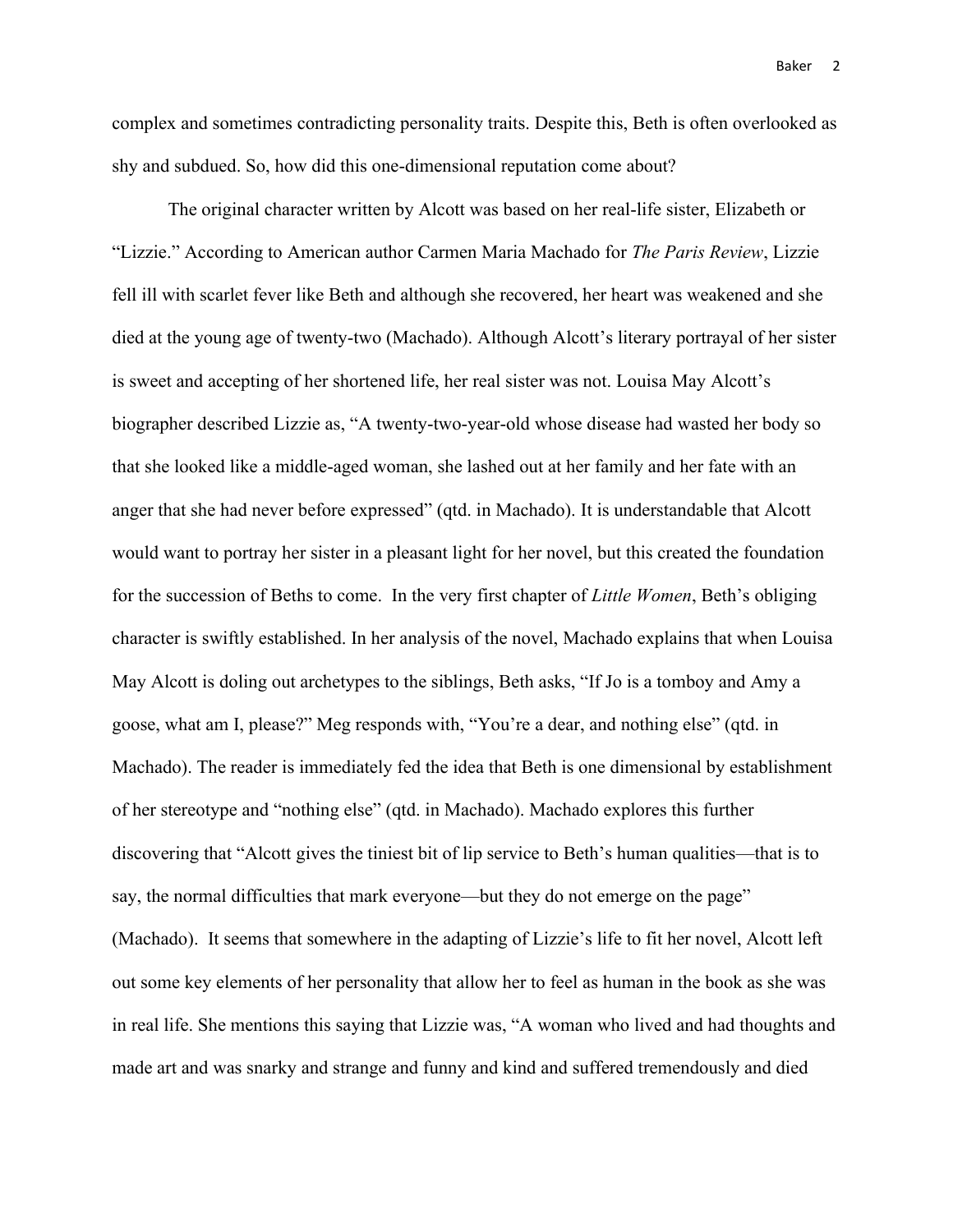angry at the world becomes sweet, soft Beth. A dear, and nothing else" (Machado). For the sake of her own memories, Alcott created the Lizzie she wished had existed in fictional Beth and this edited memory would be the one passed down in literature and films to come. Hamill's interpretation, however, has matured in a way that pays attention to historical accuracy regarding Lizzie's actual personality in collaboration with Alcott's novel version. Her presence and lines throughout the play are not always meant to be likeable or passive because they are vital to her significance to the plot.

From the opening scene of the play, Beth is humanized by Hamill. She is seen asking her sister to tell her a story and when Jo starts to tell her a fictional one about a wizard, Beth pouts saying, "Not that kind of story!...A Real one!" (Hamill 11). Instead of letting her sister do what she wants, Beth pushes back like an actual sibling would which incorporate more realistic layers to her character. When Jo finishes her story about their family with the simple "…and it lasts forever," Beth reminds Jo that "Nothing lasts forever" (Hamill 12). Her understanding of the impermanence of life becomes a theme throughout and this maturity for her age is established early on for the audience. From there, she momentarily embodies the perfect Beth everyone expects, trying to make peace between her sisters at the breakfast table, but it is not long before Hamill develops her character further. As the sisters complain about Amy getting to stay home from school, Beth reminds them that she got to stay home too. This is the moment her nickname is defined. Jo says, "Yes, Beth but you're - you're my conscious is what you are" (Hamill 24). She is the guiding voice in the family that helps each girl to go in the right direction whether they realize it or not. She makes sure to take care of everyone else before herself. Instead of receiving the archetype of "a dear and nothing else," Hamill gives Beth a new one filled with nuance and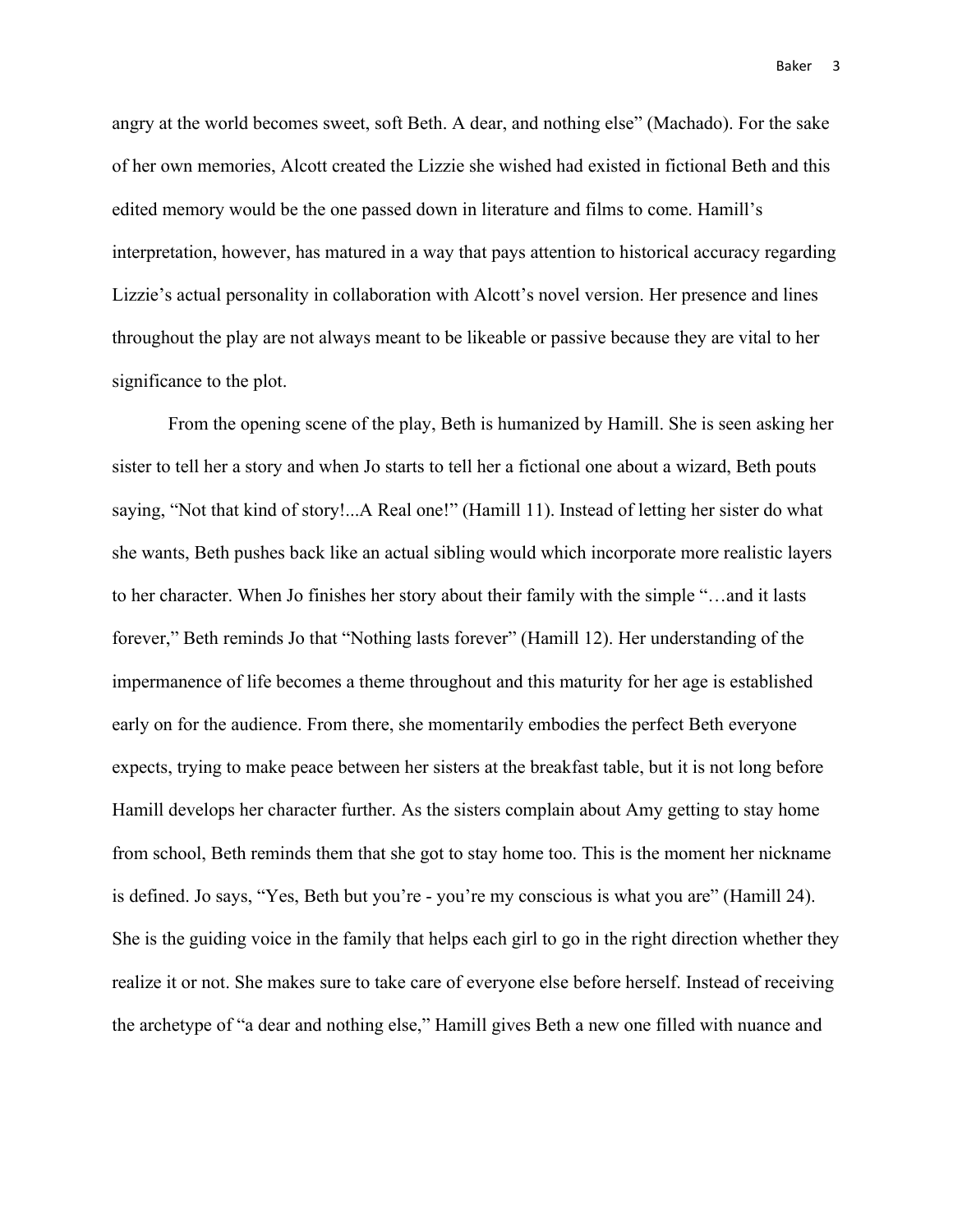gravity. She becomes the central force that moves the story along and this relevance guides her and the audience through the remainder of her scenes in the play.

Although she is terrified of the outside world, when Laurie's grandfather will not allow him to be in Jo's theatrical, Beth musters up the courage to go to his home and talk to him. This only adds another layer of bravery and selflessness as she cares about the boy, but also the happiness of her family. When she gets there, she discovers that Mr. Laurence is softer than he appears on the outside and lets him know saying, "I think people don't always see exactly what they do, sir" (Hamill 41). With this one line, Hamill is able to convey to the audience that Beth is incredibly observant and empathetic to the world around her. Laurie is then allowed to rejoin the company of the sisters and tells them his grandfather "had a visitation of the conscience!" for which Amy replies, "She couldn't have. She's Beth!"(Hamill 43). Recognition is not something Beth expects when she selflessly utilizes her bravery. She does not care how others see her because she knows what she is capable of despite her anxieties. In a parallel scene with Laurie in Act 2, an older and more confident Beth visits once more after Laurie's failed proposal to Jo. She reminds him that "nothing lasts forever" and slyly implies that Amy is romantically interested in him without being overt about it (Hamill 84). This is yet another example of Hamill giving Beth extreme importance as someone who makes sure that everything in the play works out as it should. She is not only crucial to the context of the script, but Beth is given the chance to also be smart and strategic. She once again risks her fears of the outside world for the people that she loves without telling them she is going to. Her sensitivity and moments of quiet observance of her surroundings allow her to identify solutions before anyone else does which is a gift she does not take for granted.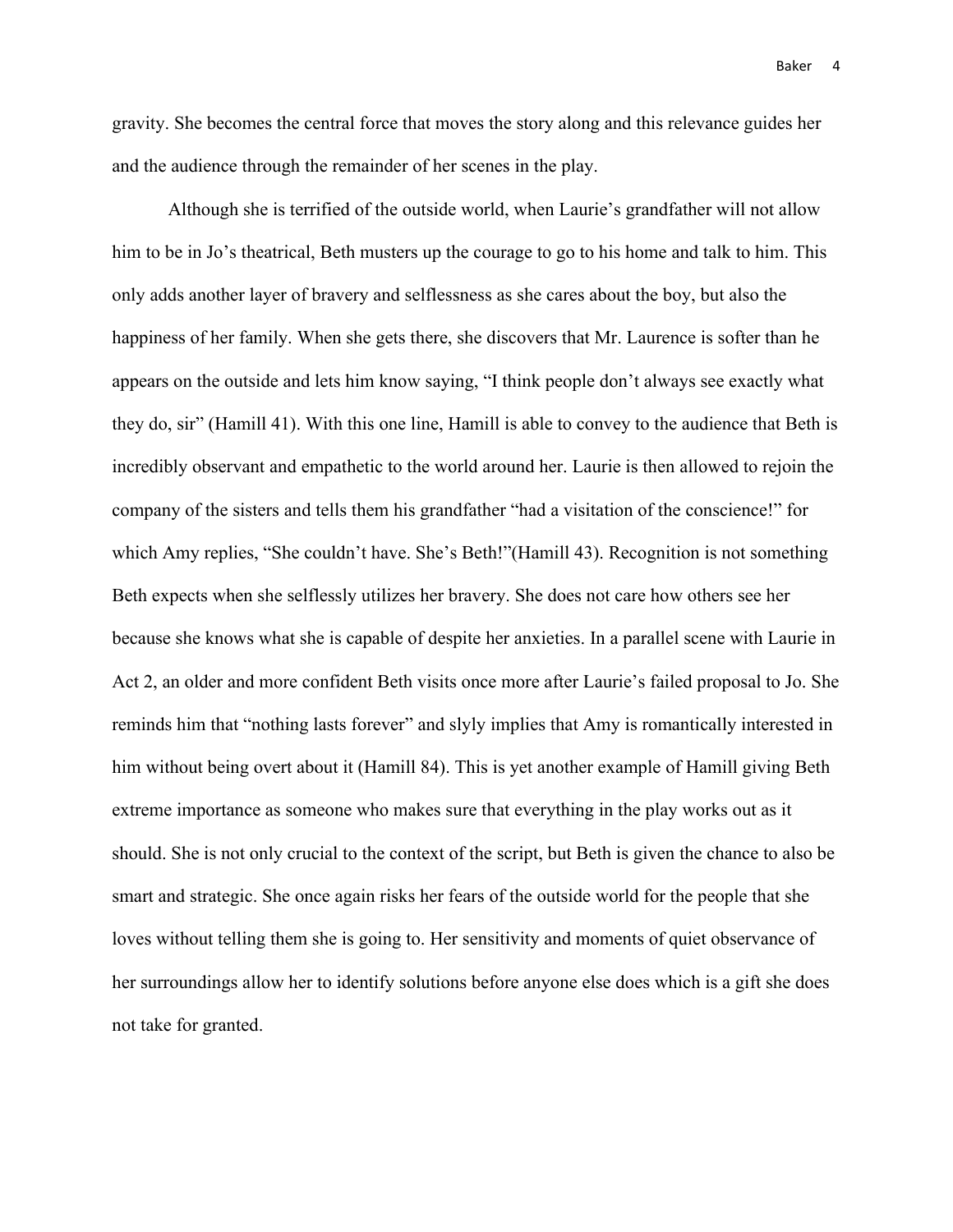As conscience, Beth is also granted the responsibility of providing foreshadowing in Hamill's adaptation. Through her mantra of "Nothing lasts forever" that she repeats four separate times throughout the play, she conveys shifts in the plot (Hamill). The meaning slowly evolves from a sweet reminder to Beth's understanding of her own fate. Hamill makes sure it is clear that Beth is aware that her odds of survival are slim, and she does not fear the possibility. Instead, Beth tries to warn everyone she loves of what is to come as they continue to deny her declining health. Another way she predicts the end of the play is with her other mantra of asking Jo to tell the "real stories" pertaining to the life of her family (Hamill). Every chance she gets, Beth tries to tell Jo that she should write what she knows instead of the fantasies she is attached to. Jo denies her at every attempt, but Beth does not give up for the entirety of the play, always asking Jo to tell her the same stories about their family. When it comes to the final scene and Beth is close to passing, Jo finally understands what Beth has been trying to convey. With this, it is as if a prophecy has been fulfilled and what was always meant to happen is able to at the destined time. This allows Beth to let go and finally pass knowing she has done her work.

In the text, when Beth comes down with her illness the second time, she does not accept her identity as the sister who never complains. Instead, Hamill pulls from the story of the original Lizzie and Beth experiences anger and mourns the loss of her future life she never paused to consider. She says, "I'm just…I'm ashamed I've done so little. I'm not like the rest of you. I never made plans about I'd do when I grew up, thought of being married or moving on; I couldn't think of myself as anything but stupid Beth sitting at home" (Hamill 89). She is selfish for a moment in time that allows her to be more than just the conscience of the family. When Jo tells her she has given up on her writing to take over her family duties, Beth becomes furious saying, "That's not growing up that's giving up!" She asks, "So you'd play the new Beth to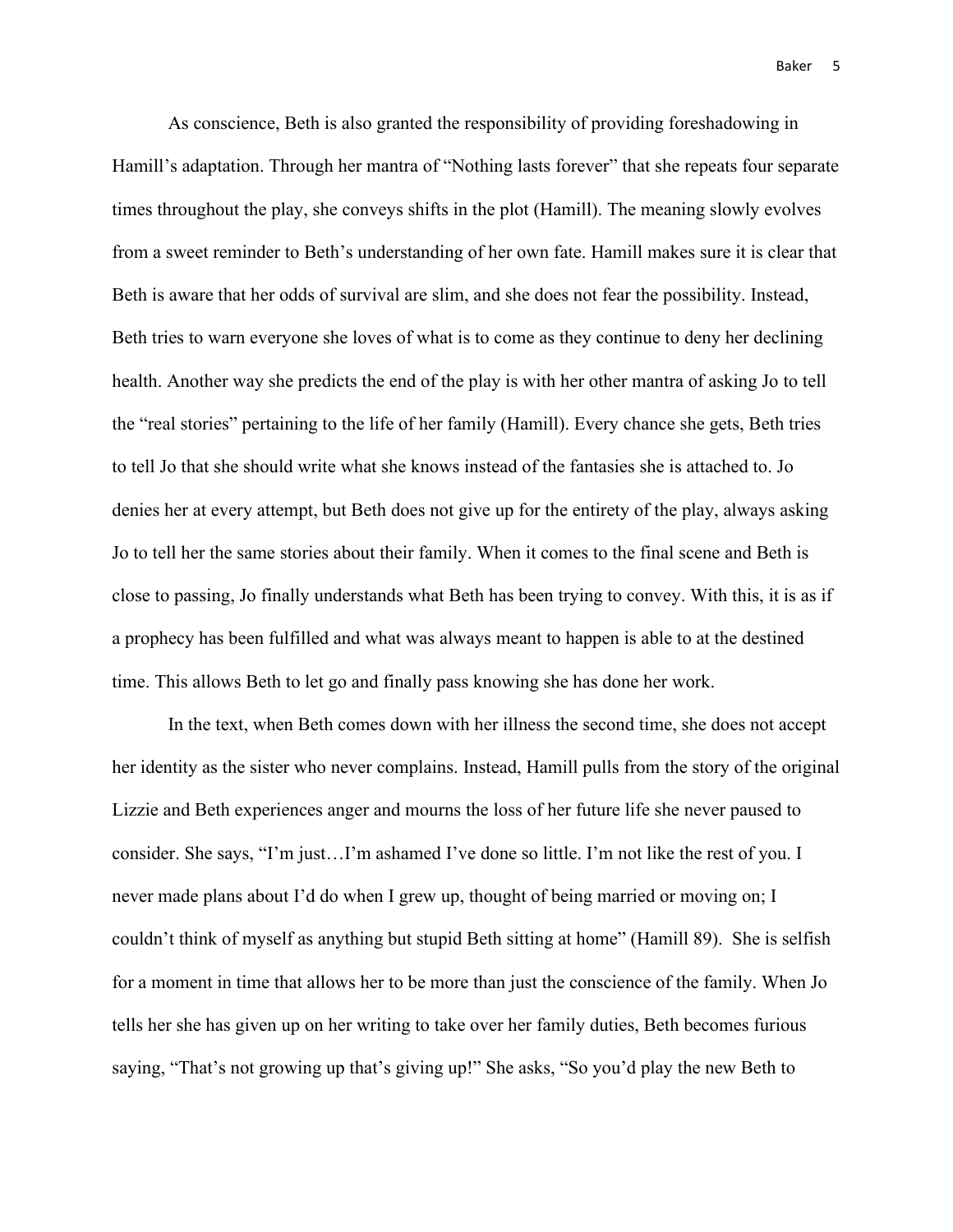them? That's not the part for you. You get the privilege of growing up so use it" (Hamill 90). Beth's patience is strong but not invincible and this fissure in her poise is important in showing the actual pains of dying young and suffering from recurring illness. Everyone refuses to accept reality while that is not an option for her, and her patience finally runs out. Instead of following Alcott's version and giving Beth a beautiful Victorian death where she peacefully succumbs, Hamill alludes to Lizzie in a truthful telling of illness and tragic death. In revisiting Machado's analysis of Alcott's novel version of the death, I found that "Beth becomes faultless, angelic, positively uncomplicated. Her ambitions are not squashed by her infirmity, because she has none" (Machado). Hamill's Beth has ambitions and goals and dreams although they may not be outwardly for her life or future. The health and success of her family is everything that brings Beth peace, and it is what she fights for the entire show. Without Beth, Mr. Laurence would have stayed isolated, Laurie would not be friends with the sisters, Jo would not realize she cannot settle and marry, Amy and Laurie would not have gotten together, and the story of *Little Women* would not be. There is not one stagnant moment from Beth March in this Kate Hamill's adaptation.

There is something extraordinary while also purposeful about the way Hamill ends her version of *Little Women* with Beth's death. It is the reality and permanence of her passing that allows Jo to finally see the importance of writing the "real stories." This gives Beth's character the succession of her needs and purpose, while also allowing for Jo to achieve hers by publishing a successful novel that keeps her sister alive in literature forever. Therefore, Jo says, "In this story, the little girl never dies" (Hamill 93). Beth is a thoroughly paradoxical person with her contradicting personality traits and character arc. The only way she can live on is if she dies. "Nothing lasts forever," but she does through her story (Hamill). Hamill brings an almost biblical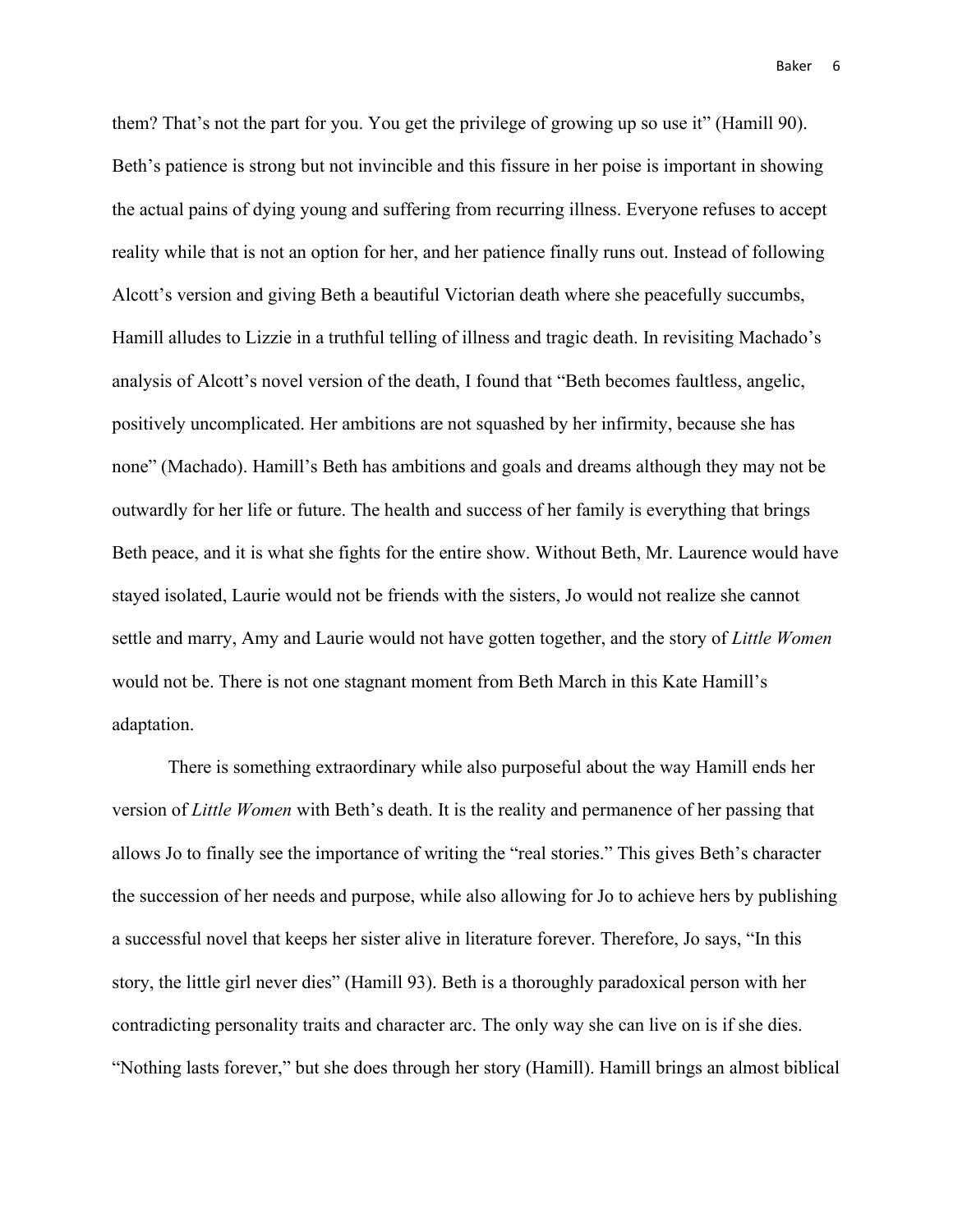meaning to this as Jesus also had to die to live on through the word of God. The focus of the final scene of the entire play is on Beth as she says her last heartbreaking goodbyes to her family and finds peace knowing they are going to be okay. This gives her character great significance as the finale of the play. In her closing story to Beth, Jo reminds her as well as the audience that she is "the best of them all, the conscience of the family" (Hamill 92). After she dies and Jo talks to the audience about her life and its impact, she hears Beth say one last time, "Jo, tell it again" (Hamill 93). Jo finally listens and writes Beth's story down in a novel that would be published to keep Beth eternally alive in copies of literature expanding all over the world.

Outside of the text itself, another element to consider in why Hamill takes time to pause on Beth's character could be due to her feminist approach to writing. On Hamill's website it reads, "She is deeply passionate about creating new feminist, female-centered classics, both in new plays and in adaptation: stories that center around complicated women" (Hamill). Based off of Alcott herself, Jo is classically seen as the feminist heroine of *Little Women.* It is not unusual for Jo and Beth's close relationship to carry over from the original novel. In this story, however, Beth has the substantial responsibility of being the motivating factor in Jo's life that allows her to fulfill her dreams. Their opposite temperaments help to balance one another out and they are always learning from each other. Though contrasting, they are an equal pair. As Jo fights the expectations society has for her, so does Beth. Her wants and needs do not head the suggested norms of finding a husband and raising children just as Jo's but instead of wanting to chase a career, Beth fights inside her own home for the greater good of her family. She puts others first, but that does not mean she wants nothing for herself. Instead, what she wants is a sense of contentment knowing her family will be okay and will be able to fulfill their needs. This does not make her any less of a heroine or feminist than Jo. It shows that feminism is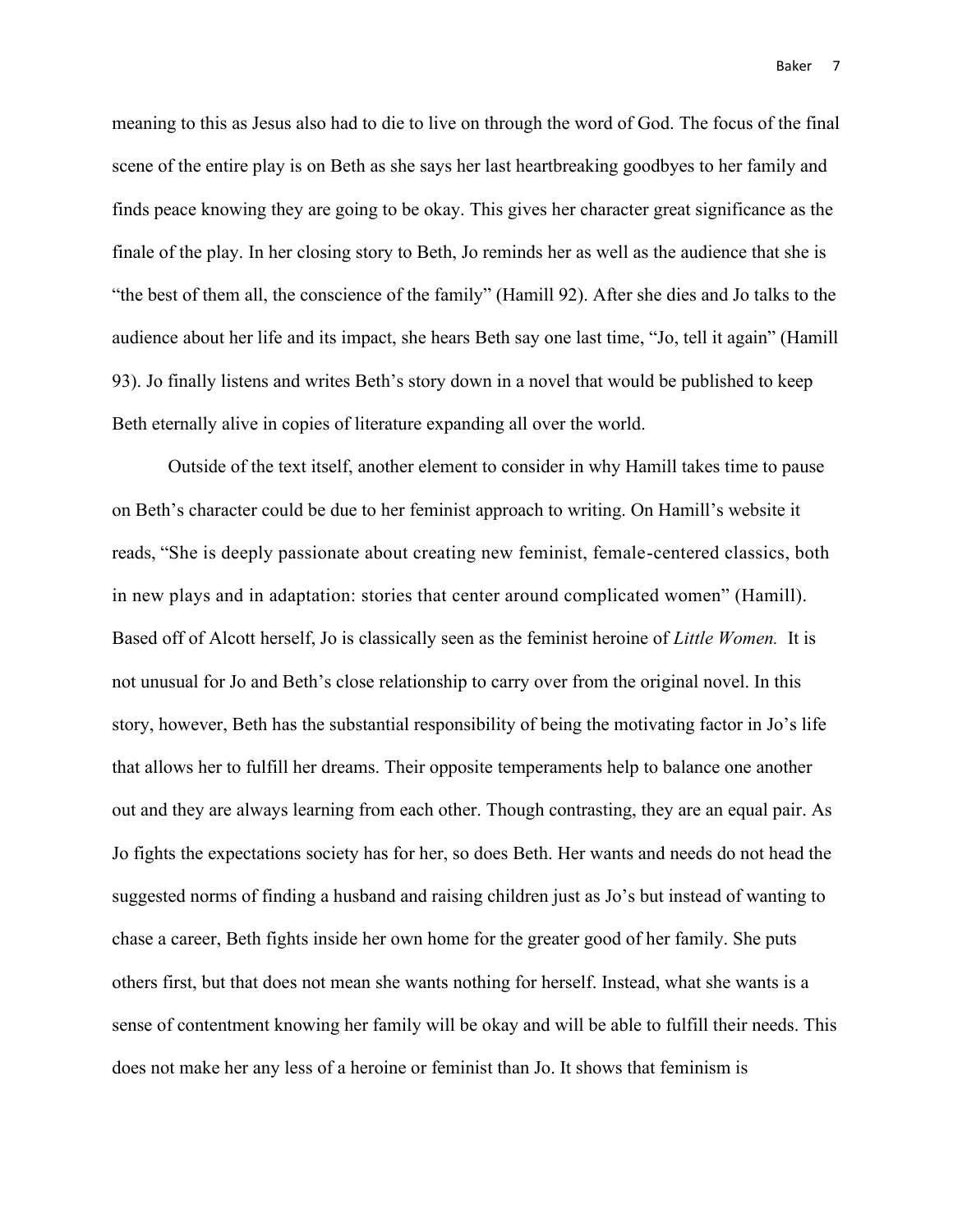intersectional and covers all women no matter their ambitions or limitations. It also highlights how Hamill's production needs Beth and all her complexities to make the story what it is and what it can become beyond the page. There is an importance to seeing heroes of all different types on stage. Beth provides excellent representation of this by being a young woman who suffers from chronic illness and paralyzing social anxiety. Bravery does not always look the same. In an interview with Alicia Menendez for Amanpour & Co PBS, Kate Hamill comments on this saying, "But it's especially important to me to create new feminist classics because you know, again, these stories are things we teach in our schools. They are stories that shape us culturally. They are stories that we refer to again and again" (Kate Hamill on *Little Women*, 00:08:00 – 00:08:17). Pressure from fans of classical literature to stay true to the original is understandable but revising classics with representation of different perspectives, identities, and abilities in mind shapes literature and the world for the better.

From a personal standpoint, it is important to touch on the bond I share with Beth as someone who also has a chronic illness. When I was first cast as Beth, I was nervous that I would not get to explore the depth of her character due to what might have been provided in the script. My anxieties were quicky put to rest as I began to read Hamill's adaptation. Although I do believe and understand that it is easy for people who are sick to look at the world with distain and anger for their position, I find that the people I meet with similar conditions often sitting next to me in the hospital experience a unique positive perspective on the world. It is no surprise to me that Beth sees the "beauty in the little things of life." I understand how she "sees more than anyone realizes" and that she is both "brave and sensitive" at the same time. I know her empathy and how she finds herself "quick to forgive and heal wounds" because I have been in the same position for most of my life as someone who has experienced what it is like to not have every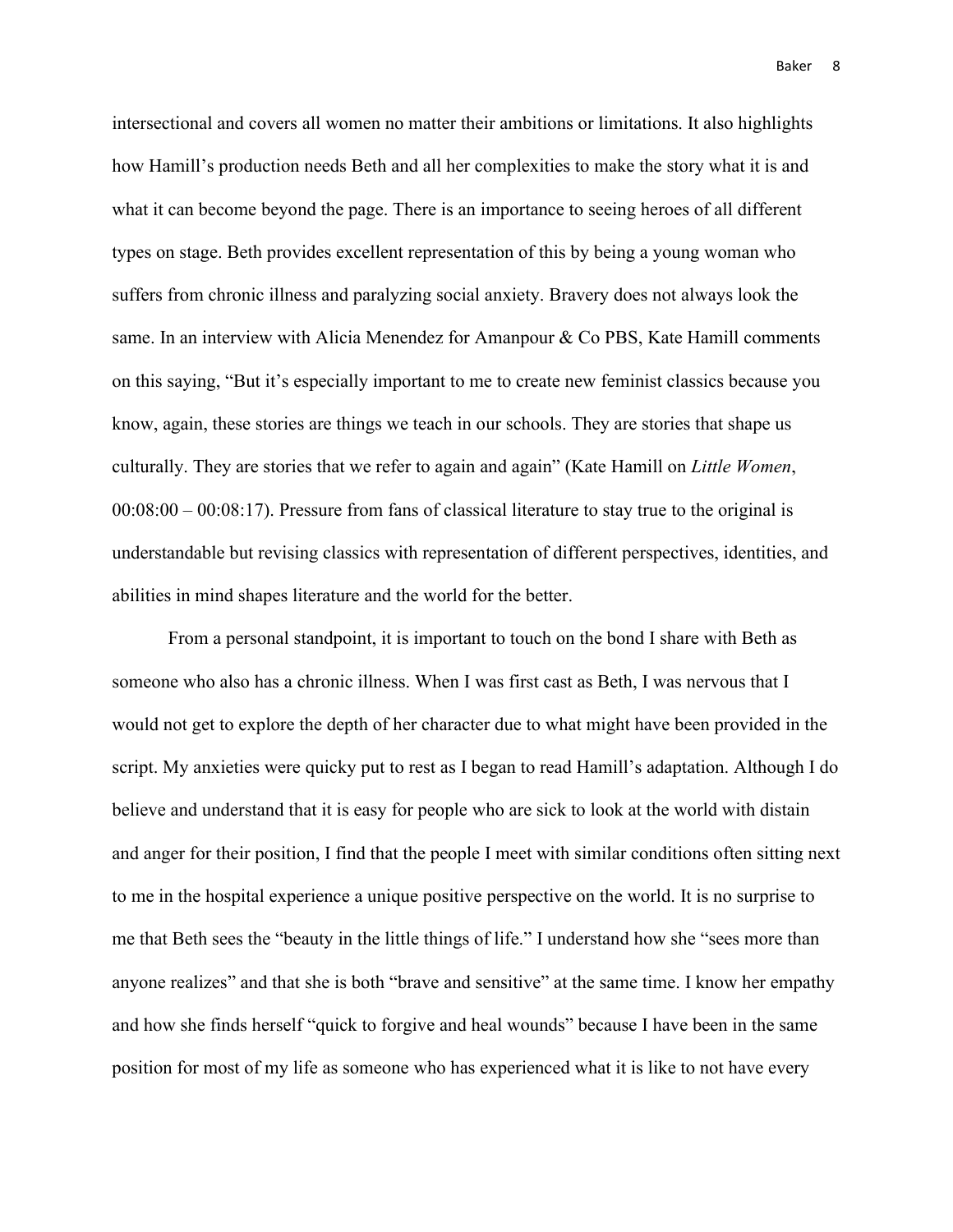day be guaranteed as healthy (Hamill 6). There is a complexity and maturity to people who experience considerable suffering at young ages because we do not have the privilege of taking life for granted. Hamill shows this beautifully through Beth's action and speech. I would consider my own embodiment of Beth to be a healing process I did not know I needed. Through Hamill's writing and character guidance, I was able to see that I can do so much despite my illness in an ableist world. I can be the hero of someone's story while staying true to my naturally quiet self. I may not be as recognized for doing so, but if someone is really willing to listen, as Kate Hamill did for Lizzie and Jo to Beth, they may notice just how capable I am. My story is worth telling.

Kate Hamill's interpretation of Beth in *Little Women* shows the importance of complex characters no matter their historical stereotypes. She works hard to put real life on stage and Beth is just one great example of that. Through her historical research, detailed character building, and intersectional feminist lens, Hamill brings Beth to life in a new light as someone who is fully and beautifully human. Without these traits, her death could not have been impactful enough for Jo to create the story of her family: *Little Women*. In the end, I agree with Jo. Beth's life may not have been a great action filled epic in comparison to her sisters, but that does not make her story any less important. Instead, it makes it more accessible. As Jo March states, "That's why it needs to be told" (Hamill 93).

Baker 9